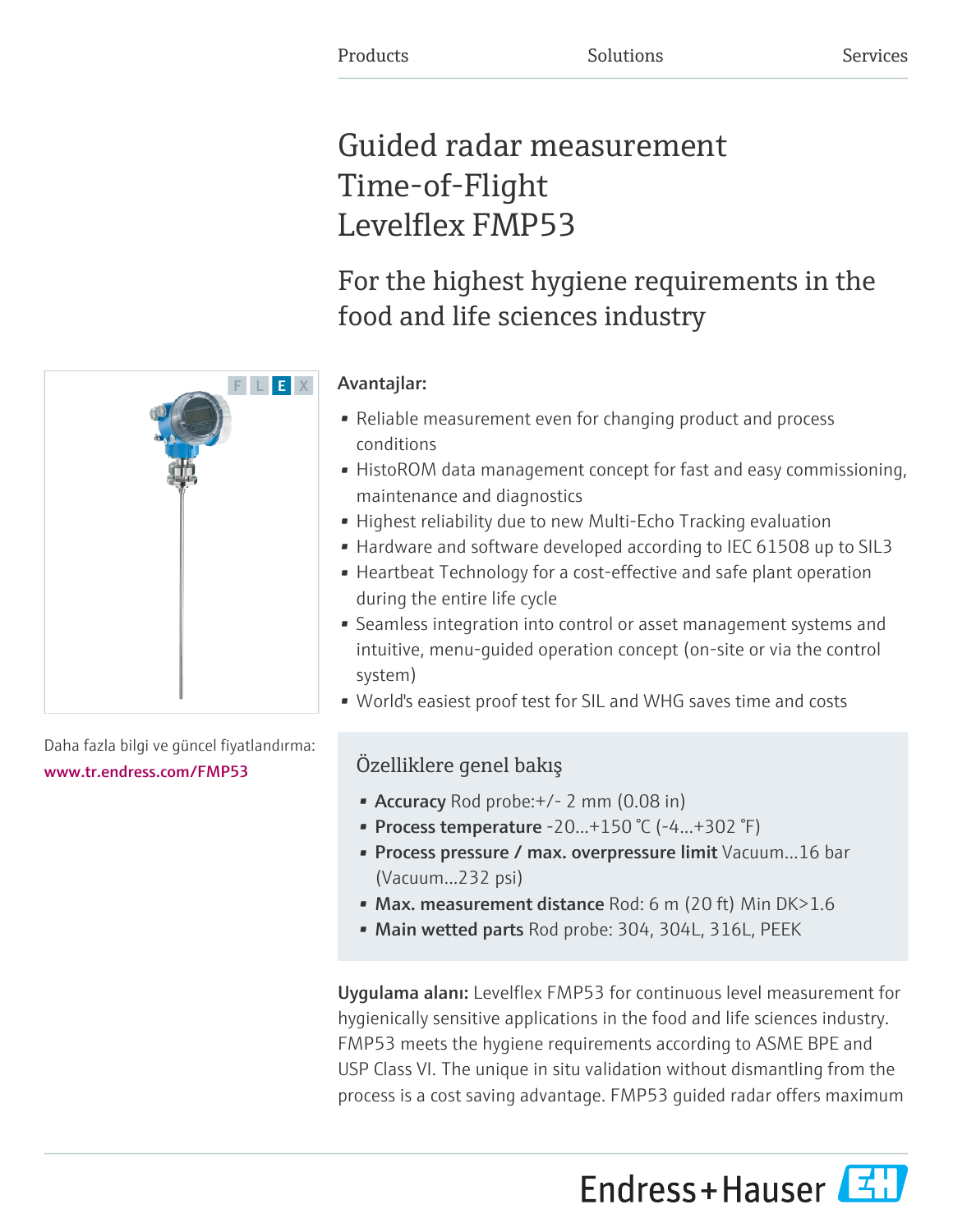reliability even in case of moved surface and foam, for changing medias and in case of filling via spray head.

# Özellikler ve şartlar

## Continuous / Liquids Measuring principle

Guided radar

#### Characteristic / Application

Premium device. Hygiene Rod probe, ASME BPE + USP Class VI compliant, Integrated data memory, Factory precalibrated, Reliable measuring: in case of moved surface + foam, for changing medias, for filling via spray head.

#### Specialities

Heartbeat Technology, Bluetooth® commissioning, Operation and maintenance SmartBlue App, HistoROM, RFID TAG for easy identification

#### Supply / Communication

2-wire (HART / PROFIBUS PA/ FOUNDATION Fieldbus) 4-wire (HART) Bluetooth® wireless technology and App (optional)

#### **Accuracy**

Rod probe:+/- 2 mm (0.08 in)

#### Ambient temperature

-20...+80 °C  $(-4...+176$ °F)

#### Process temperature

 $-20...+150$  °C (-4...+302 °F)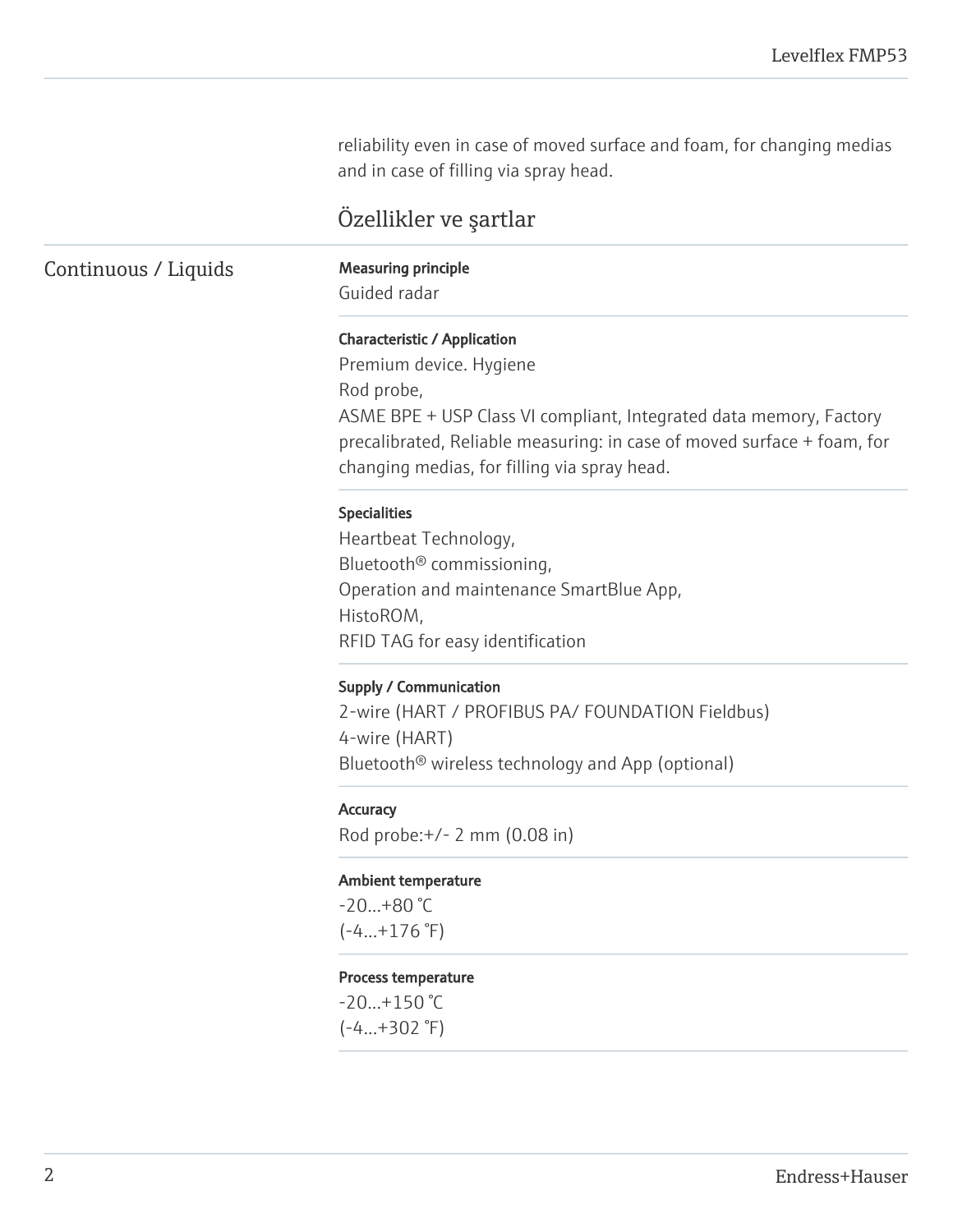## Continuous / Liquids

#### Process pressure / max. overpressure limit

Vacuum...16 bar (Vacuum...232 psi)

#### Main wetted parts

Rod probe: 304, 304L, 316L, PEEK

#### Process connection

Thread: M24

#### Process connection hygienic

Tri-Clamp DIN11851 DIN11864-1 NEUMO Varivent N SMS

#### Sensor length

Rod probe: 6 m (20 ft)

#### Max. measurement distance

Rod: 6 m (20 ft) Min DK>1.6

#### Communication

4...20 mA HART PROFIBUS PA FOUNDATION Fieldbus Bluetooth® wireless technology

#### Certificates / Approvals

ATEX, FM, CSA C/US, IEC Ex, INMETRO, NEPSI, KC, EAC, UK Ex

### Safety approvals Overfill protection WHG SIL